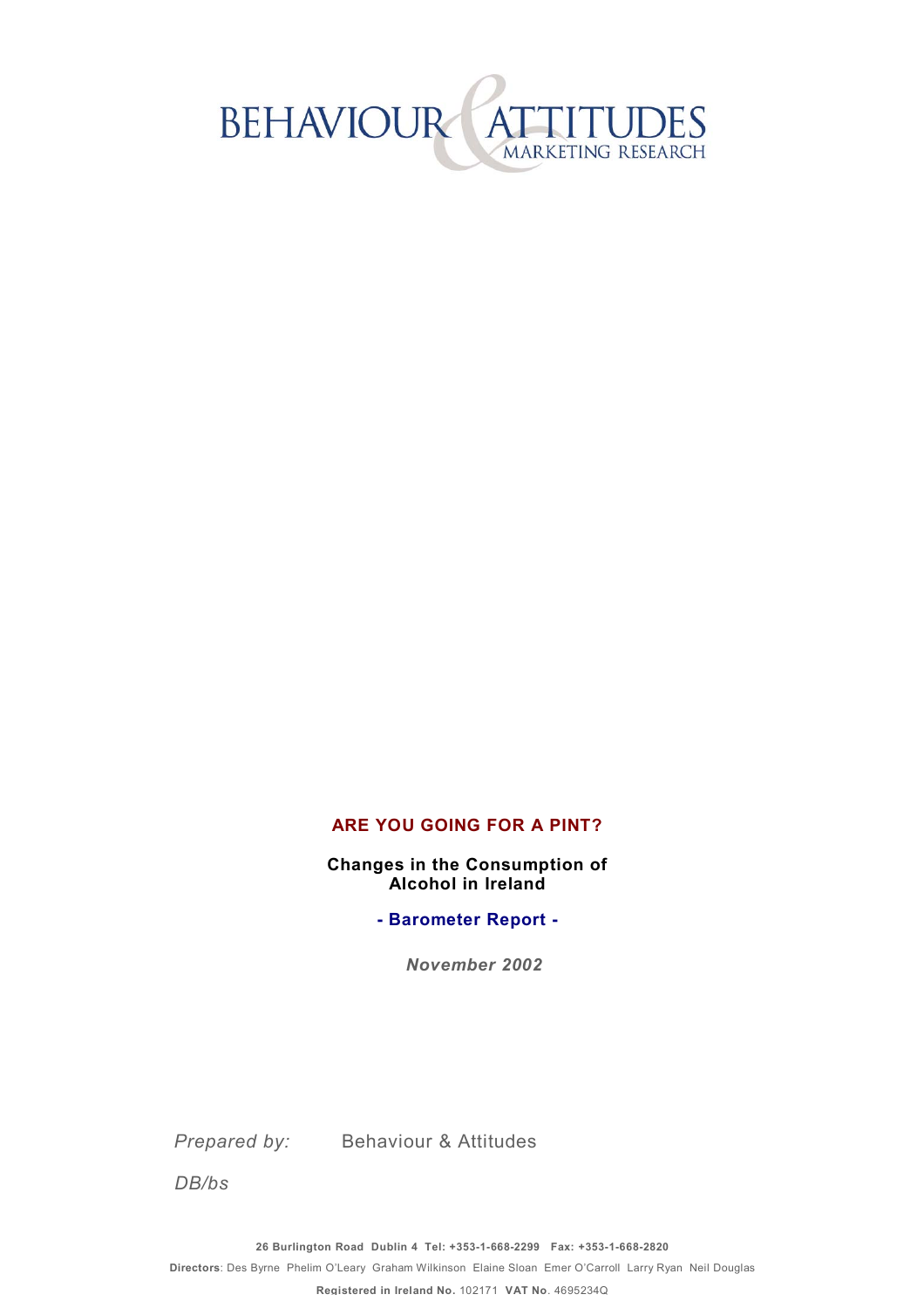# Table of Contents

| <b>Table of Contents</b><br>Introduction<br>Note on report format |                |
|-------------------------------------------------------------------|----------------|
|                                                                   |                |
| Section One- The Long Term Perspective                            | $\overline{7}$ |
| 1.1 Significant, if erratic, long term growth                     | $\overline{7}$ |
| 1.2 A market driven by economic buoyancy                          | 9              |
| 1.3 A tale of three categories                                    | 10             |
| Section Two: Drinking & Eating Patterns 1995 - 2002               | 12             |
| 2.1 Current Patterns of Behaviour                                 | 12             |
| 2.2 Evidence of short-term change                                 | 14             |
| 2.3 Medium Term changes (1995 to 2002)                            | 15             |
| 2.4 A swing towards home drinking                                 | 17             |
| 2.5 Eating Out – A swing toward more formal options.              | 18             |
| Section Three: Typical Spend Patterns                             | 22             |
|                                                                   |                |

APPENDIX: THE QUESTIONNAIRE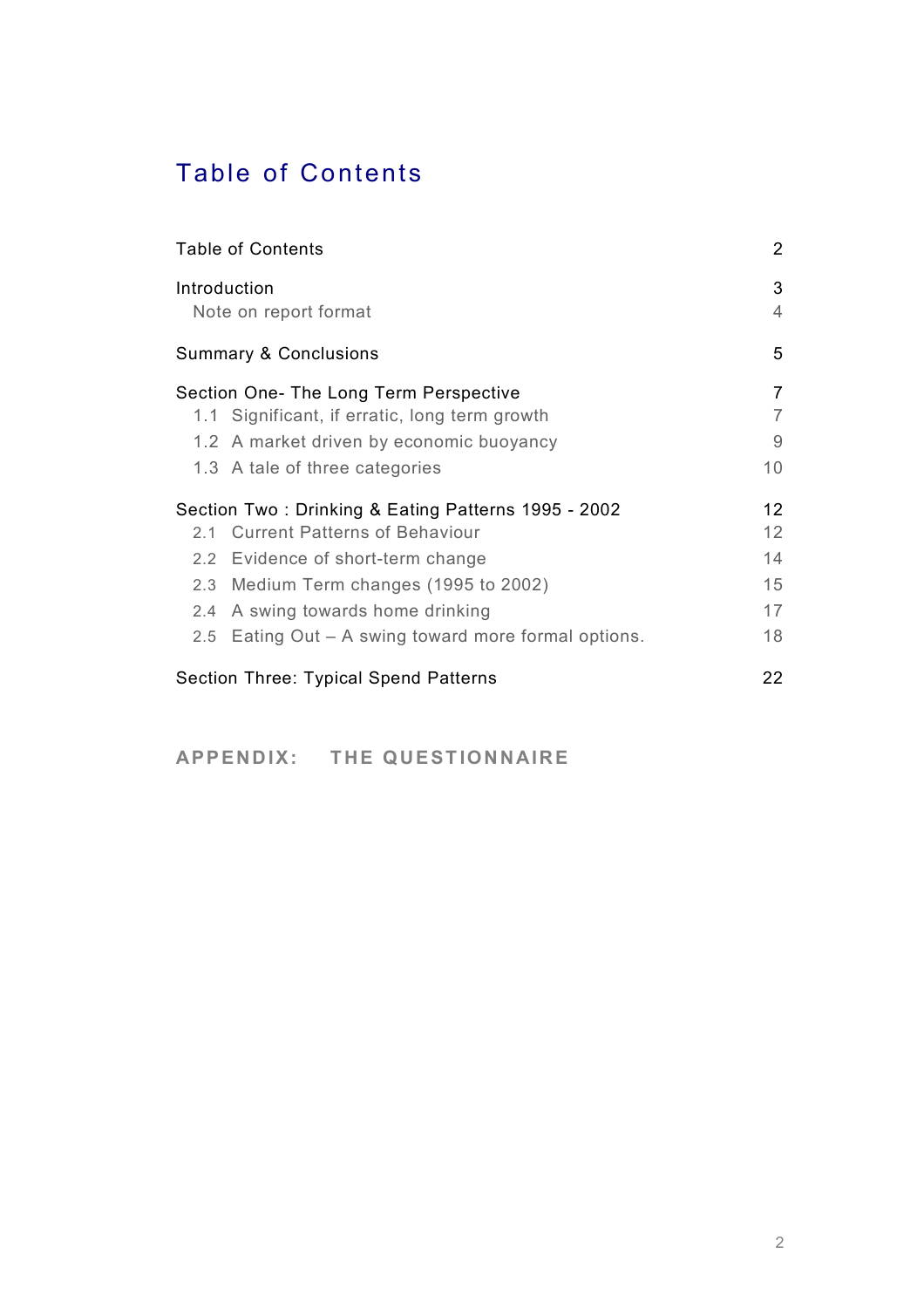## Introduction

This report is one of the series prepared by Behaviour & Attitudes to explore the Changing Face of the Irish Consumer.

In this instance we focus on Irish consumption of alcoholic beverages. In the report we:-

- ! Show how per capita consumption of various alcoholic drinks has increased significantly over the past 25 years.
- ! Pinpoint how Irish tastes and preferences have changed over that time.
- **EXECTE:** Present the findings of original research (carried out using our Barometer Survey) which sheds light on the changes in consumer lifestyles which lie behind the published statistical data.

The report begins with a review of data from the CSO outlining the main changes that have taken place over the past 25 years. We then present the findings from two surveys carried out in 1995 and 2002, examining the key changes in pub visits, home drinking and visits to restaurants and fast-food outlets.

The original survey data was carried out using the Behaviour & Attitudes Barometer Survey. This is a syndicated survey allowing client companies inexpensive access to a nationally representative sample of 1,200 adults. The survey is conducted fortnightly, using a fresh sample of respondents each time. In all cases, the sample is quota controlled by all of the normal demographic variables to correctly reflect the known characteristics of the adult population of the Republic of Ireland.

All interviewing was carried out on a face-to-face basis by trained members of the Behaviour & Attitudes fieldforce working under supervision and within the guidelines set by the Marketing Society of Ireland and ESOMAR.

The data for 2002 derives from a Barometer Phase with fieldwork conducted between  $23<sup>rd</sup>$  October and  $1<sup>st</sup>$  November 2002. A copy of the questionnaire used for the survey is included as an appendix to this report. Additional tabular data is available on request from des@banda.ie.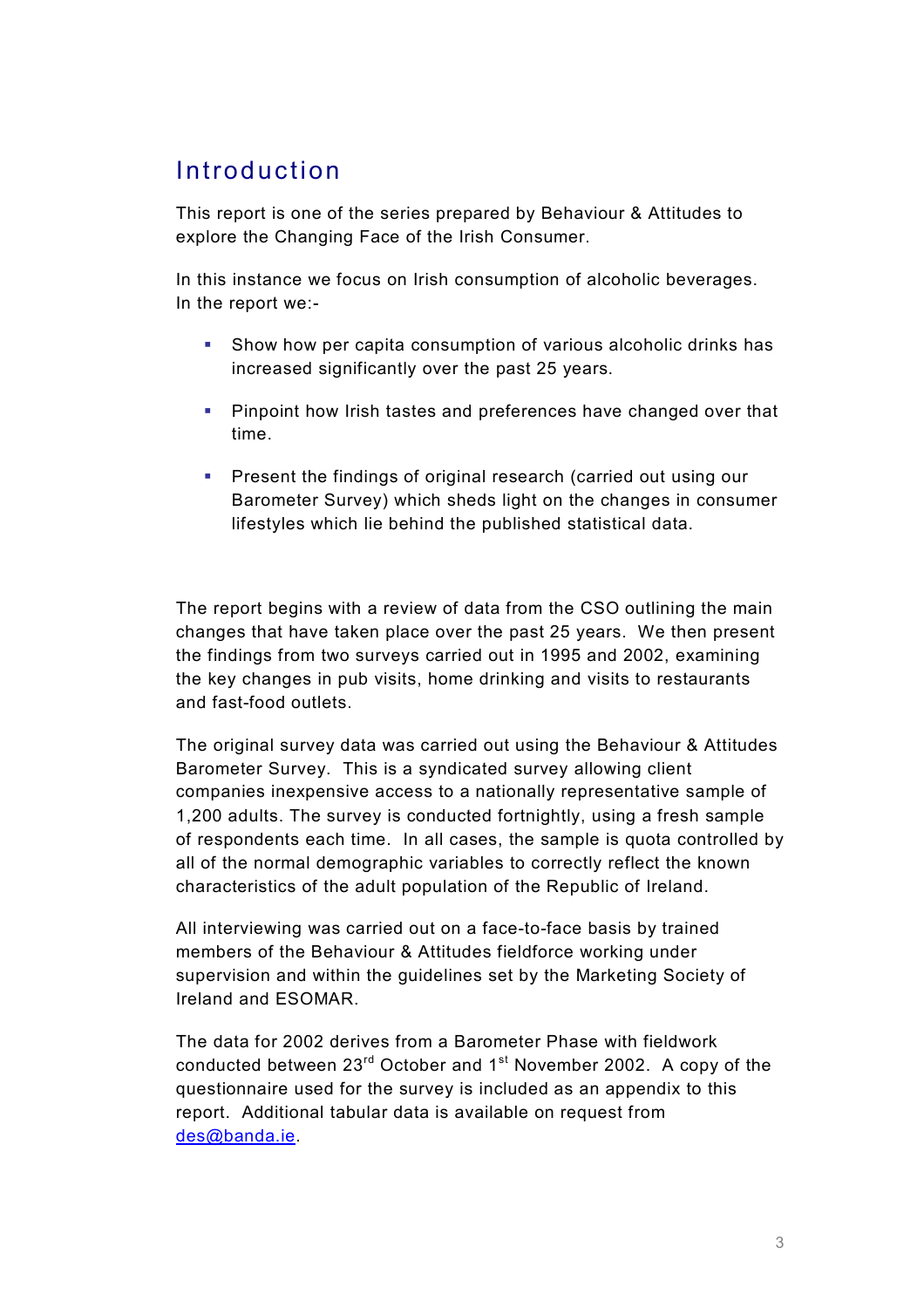### Note on report format

Following on from this report we present a brief resume of the main findings from the research. This is then followed by a more detailed commentary supported by relevant charts and summary tables.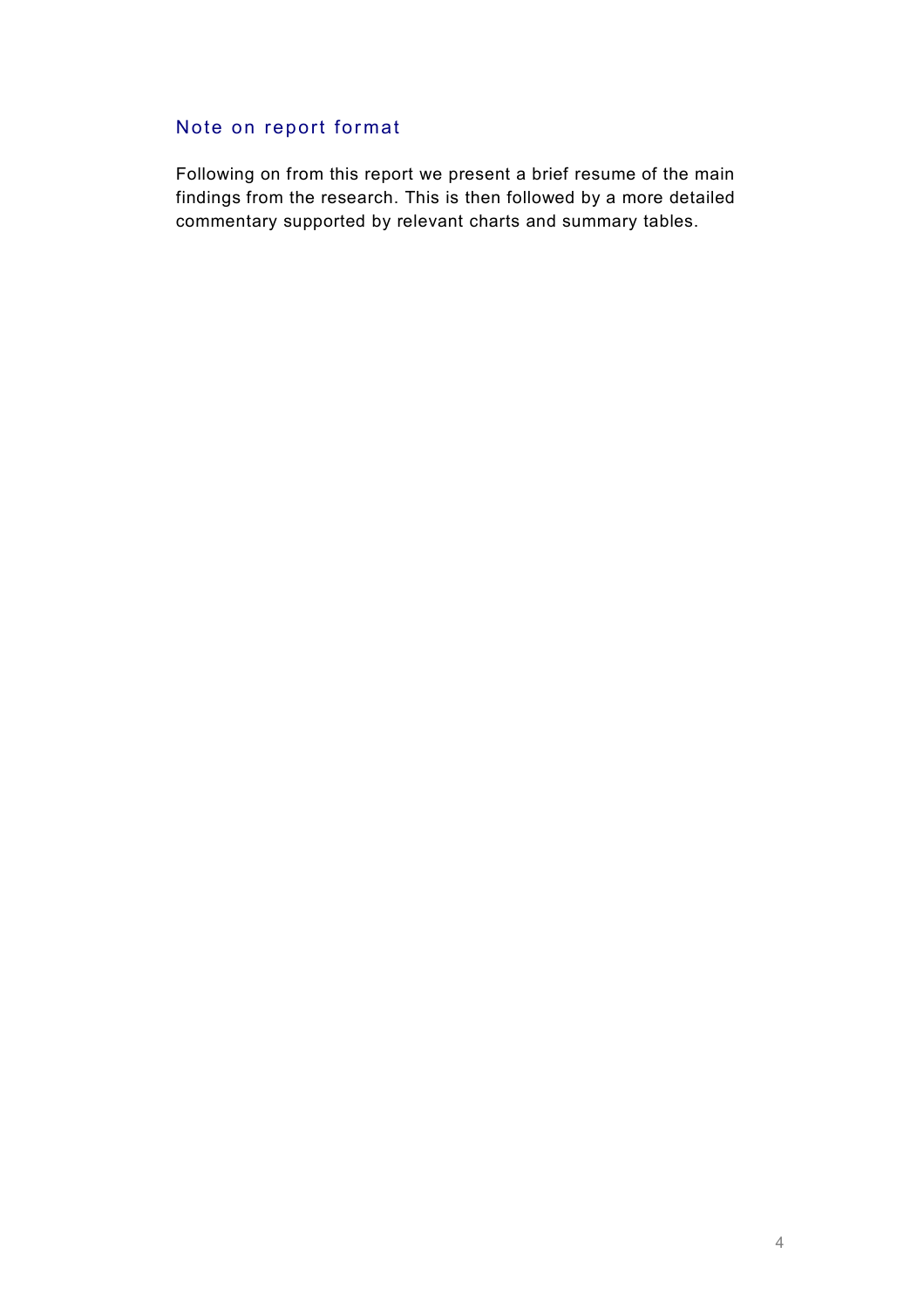### Summary & Conclusions

The main findings of this study can be summarised as follows:

#### **Long-term Trends**

- In real terms our expenditure on alcohol remained relatively static between 1976 and 1986.
- ! However since then there has been a period of almost unprecedented growth:
	- o In real terms overall expenditure on alcohol increased by 125%.
	- o Discounting for population increases, the per capita expenditure rose in real terms by 78% between 1986 and 2001.
- ! Within the alcoholic drinks sector, beer gained share from 1981 to 1996.
- ! However, in the past five years, all of that market share gain has been lost.
- ! Spirits lost market share significantly over the long term although those share losses have been arrested (and even turned around to a marginal degree) in the past five years.
- ! The real beneficiaries over the longer term has been wines and cider. In real terms, we are spending 8 times as much now as we were in 1976 on wines and ciders.

#### **Short to Medium Term Trends**

- ! In the seven years since 1995 Irish consumers report:
	- o Quite a marked decline in their frequency of visiting pubs.
	- o A very significant increase in the numbers drinking alcohol at home
	- o Very little change in the use of fast-food restaurants (apart from gains due to population growth).
	- o Very significant increases in the use of more formal restaurants.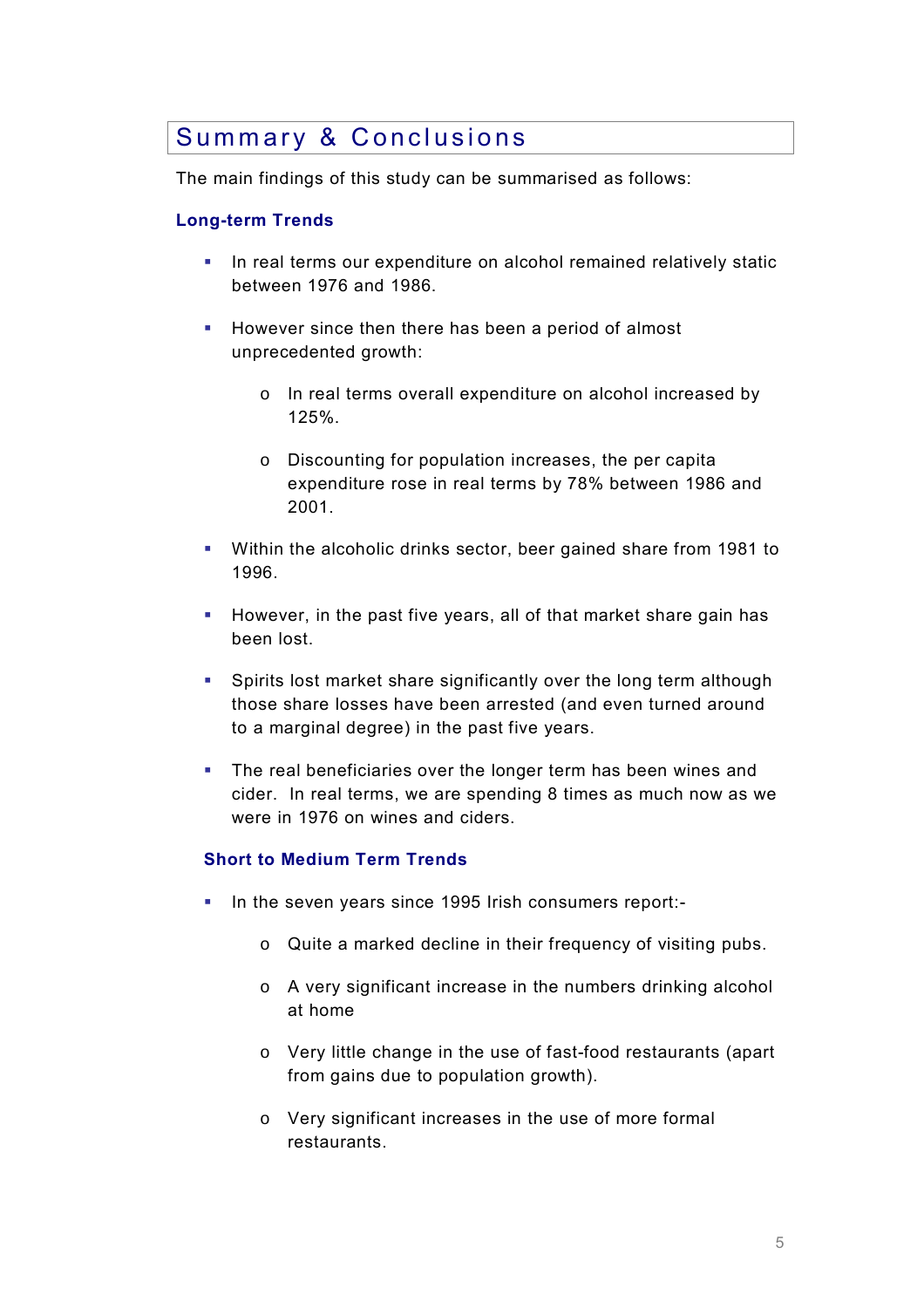**.** The average fortnightly expenditure on each of the key activities covered in this study are as follows:-

|         | o Drinking out in licensed premises | €33.16 |
|---------|-------------------------------------|--------|
| $\circ$ | Drinking alcohol at home            | €6.37  |
|         | Visits to fast-food restaurants     | €6.90  |
|         | Visits to more formal restaurants   | €20.61 |
|         | All four activities                 | €67.00 |

- ! There are significant differences by age group in the amounts of money spent on these forms of entertainment. The peak expenditure arises in the 25-34 age group where the average spend is  $€100$  per fortnight.
- ! Apart from changes in the absolute amounts spent on these activities there are very marked differences in how people spend their money, depending on their age group:
	- o Pub visits dominate among 18-24 year olds
	- o Expenditure on eating out in formal restaurants increases with age
	- o Among adults aged 50 and over, people spend more money on visits to restaurants than on visits to pubs.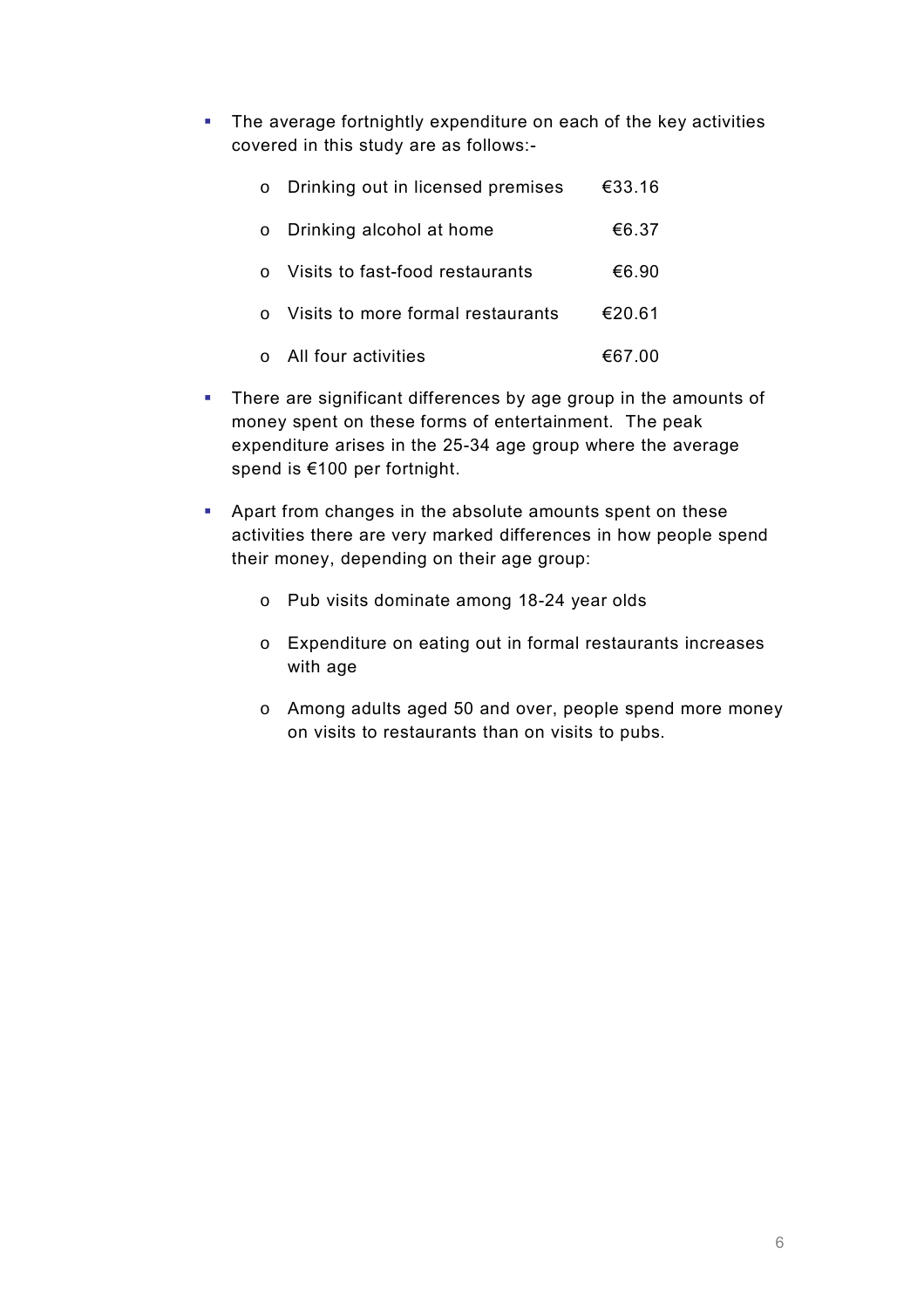## Section One- The Long Term Perspective

In this section of the report we look at long term changes in overall personal expenditure on alcoholic beverages in Ireland. The source for these data is the National Accounts section of the CSO.

### 1.1 Significant, if erratic, long term growth

Our personal expenditure on alcoholic drinks has increased very significantly over the past 25 years. This is true, even if one takes account of inflation as is evident in the following chart:



Even allowing for inflation, it can be seen that our expenditure on alcoholic drinks has increased by almost 2½ times in the 25 year period covered by this graph.

Some of that increase has, of course, been accounted for by population increase. The adult population of the country (aged 18+) has risen by 42% during that period.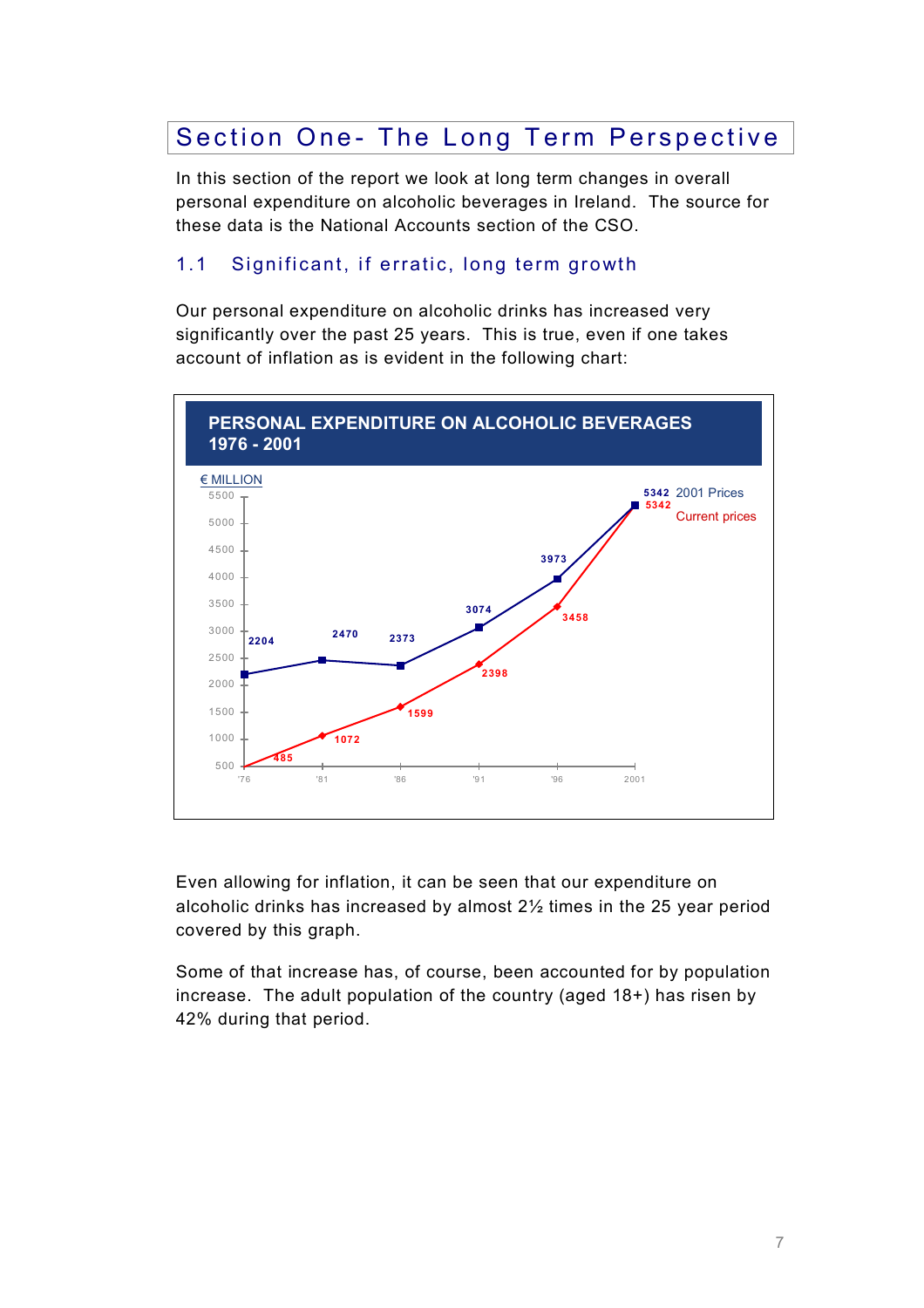

The per capita expenditure on alcohol looks like this:

It is clear from this chart that our per capita consumption of alcohol stagnated (or at least grew only very modestly) during the late '70s and early '80s: reflecting the tough economic environment in those years.

With the advent of the Celtic Tiger the upward path really took off with a vengeance and has shown steady and consistent growth since 1986.

Official figures for 2002 are not yet available but, as we will see later in this report, there are strong research indicators to suggest that this growth path has been arrested recently.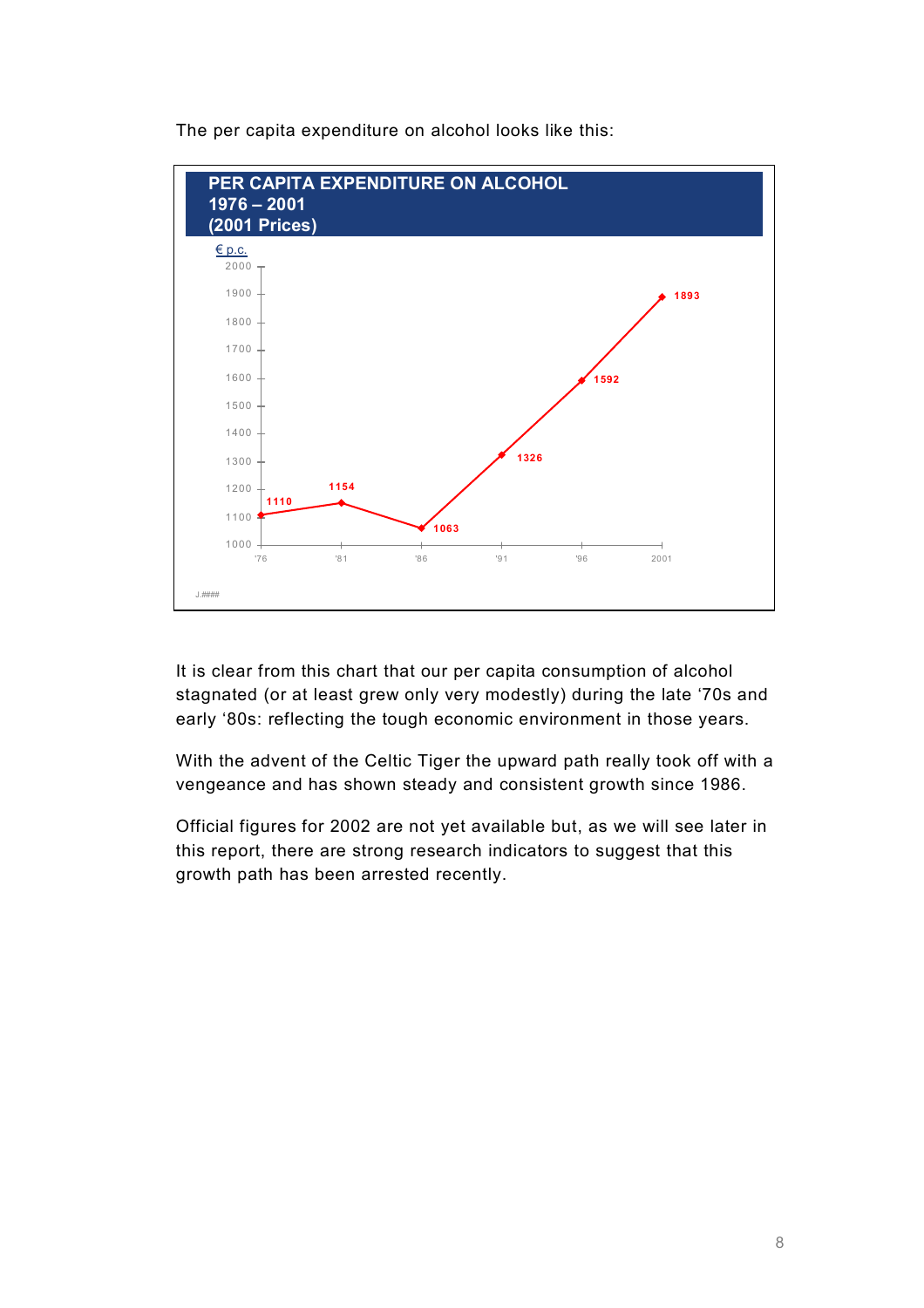#### 1.2 A market driven by economic buoyancy

In retrospect, it is very clear that the buoyancy in alcohol consumption during the Celtic Tiger years was very strongly driven by the economic good times. This is clear if we compare the growth in expenditure on alcohol with real GDP growth. This comparison is drawn in indexed format in the following chart.



The chart is a salutary reminder of just how buoyant the past 15 years have been and how this has impacted upon volume sales in the alcohol market, as in many others. In reality, the general boom ran ahead of even the quite spectacular growth in alcohol volumes.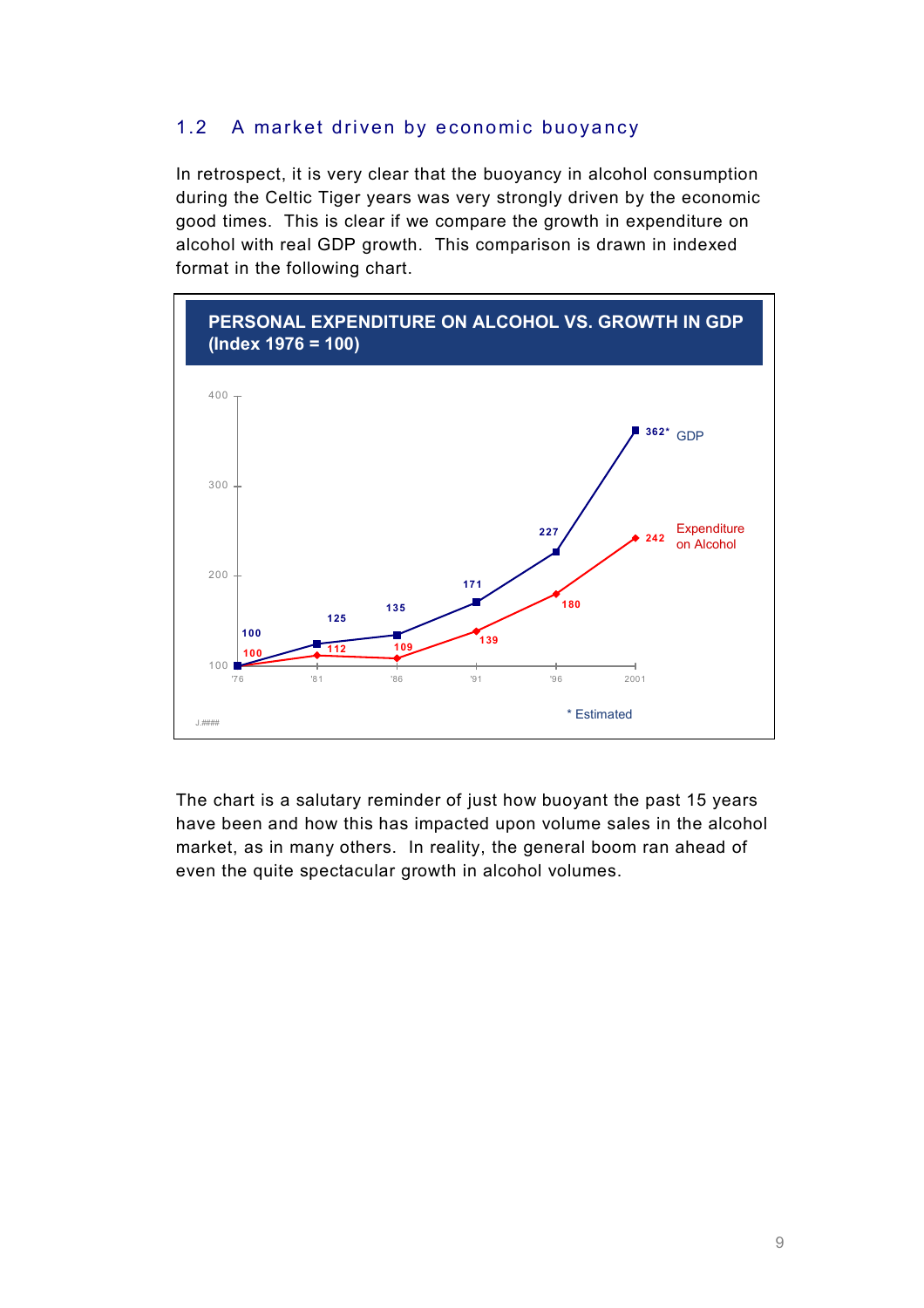### 1.3 A tale of three categories

The official CSO figures distinguish between three categories of alcoholic drinks: beer, spirits and wine/cider. The fate of each of these three categories has varied considerably over the 25 year period as is evident from the following share data (based on current value estimates).



In the early '80s beer enjoyed a very significant market share gain: at the expense of spirits. Beer continued to make some headway in share terms right up to 1996 but virtually all of those share gains were lost in the subsequent five year period.

Wine and cider have been the real winners over the period under review. This has been particularly true in the period from 1986 onward. The share accounted for by wines and spirits has more than doubled over that period which, as we saw earlier, has been the fifteen year span into which most of the overall growth was concentrated in the first place.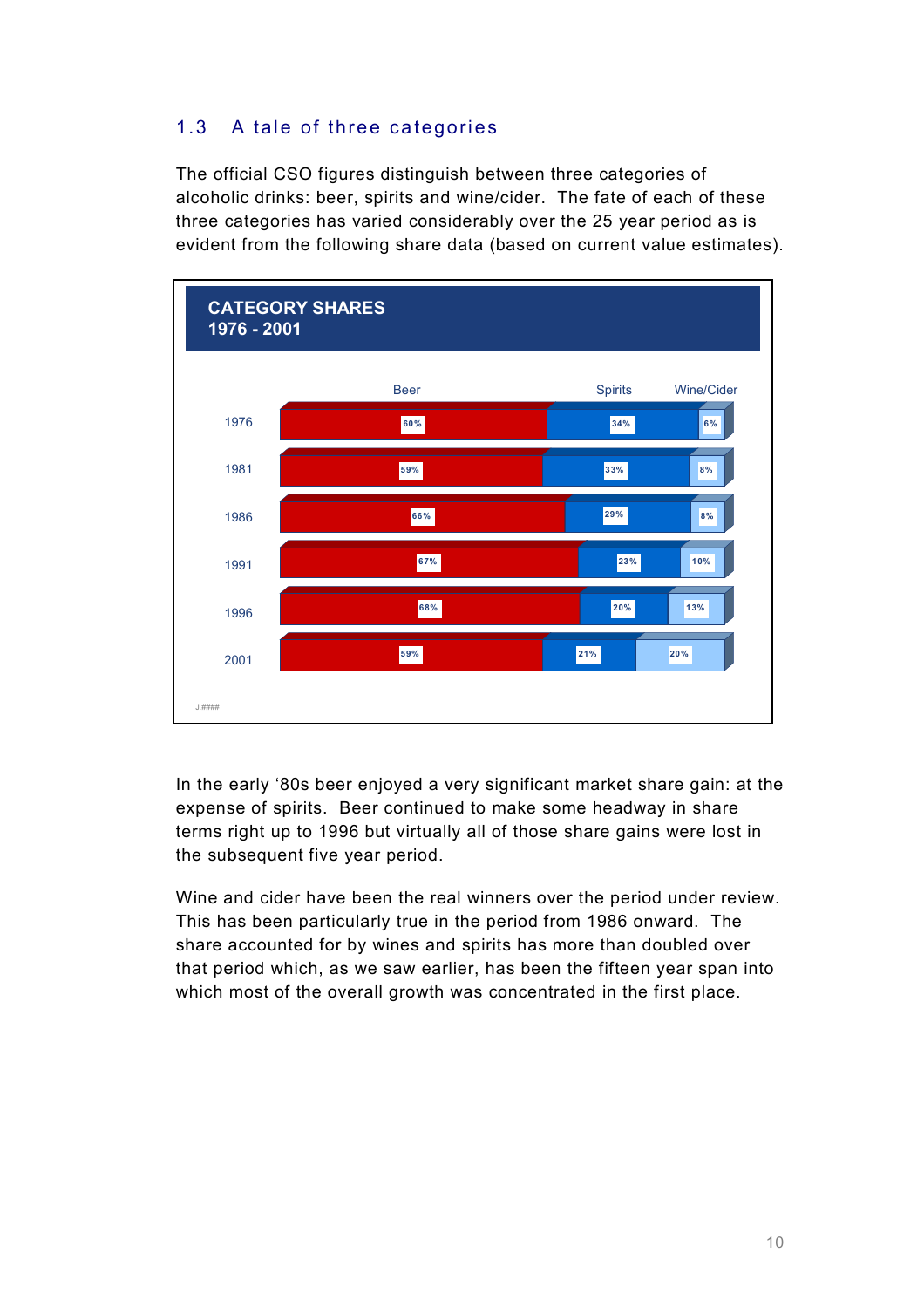Spirits have lost out by comparison. This is even more starkly illustrated if we consider the indexed growth path for each of the three drinks categories set out below:



This summarises the pattern of development up to 2001. The data posed a number of interesting questions:-

- ! Why have spirits fared so badly in relative terms?
- ! Why has wine and cider prospered to such a degree?
- ! What has happened to slow down the growth path for beer, resulting in its market share loss in the last five years.

Perhaps most fundamentally, how has the alcoholic drinks market fared in 2002 as the economic hard times have begun to bite? (See Behaviour & Attitudes report: Consumer Confidence Monitor 2002).

These are the issues we address in the remainder of this report.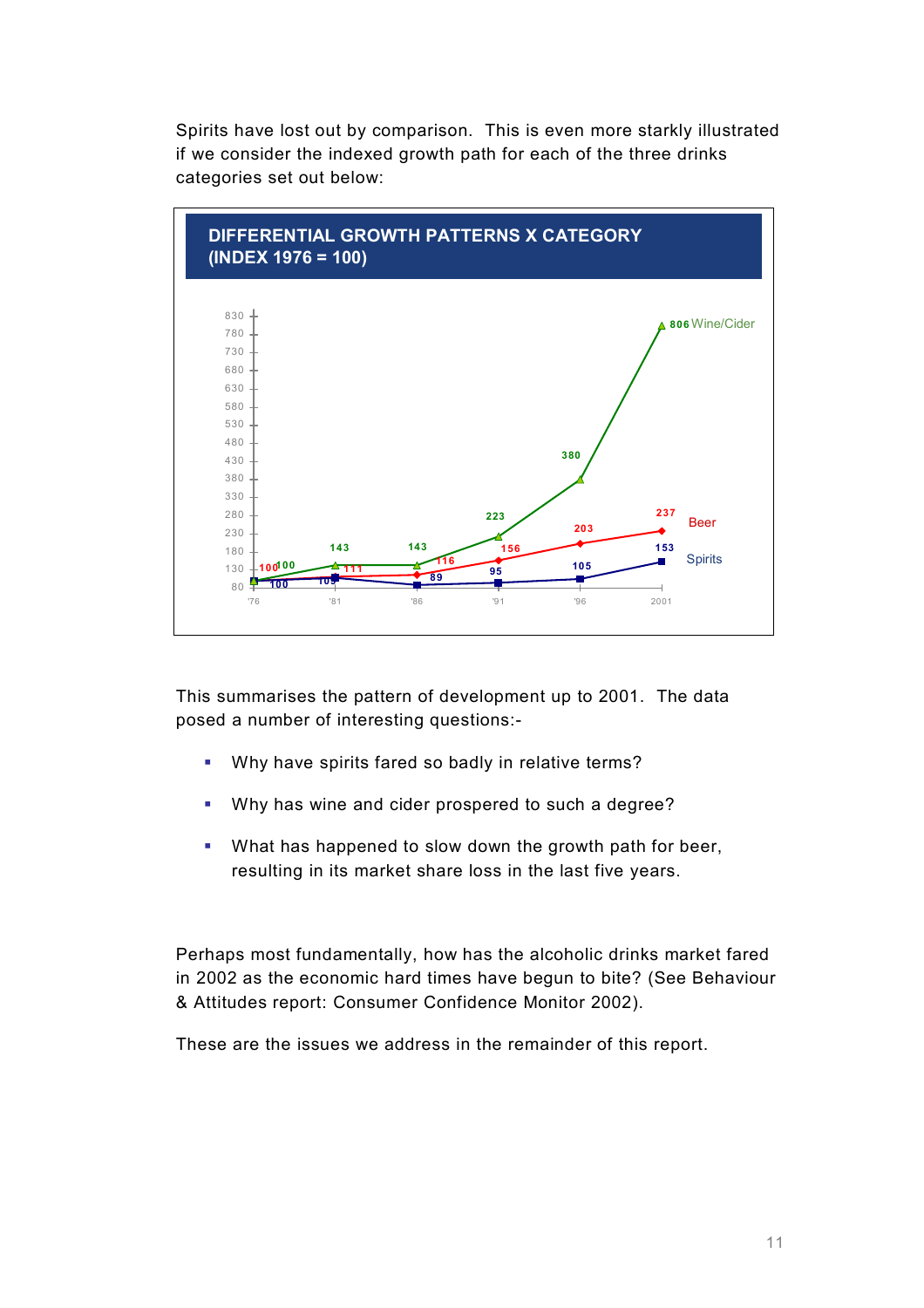### Section Two : Drinking & Eating Patterns 1995 - 2002

In this section of the report we comment on the findings of a Barometer survey designed to explore how often people:-

- ! Go out for a drink
- **•** Drink at home
- ! Visit a fast-food outlet
- ! Or eat in a more formal restaurant

We also explore the amounts of money people spend typically on these activities and, wherever possible, draw comparisons with an equivalent study undertaken in 1995.

#### 2.1 Current Patterns of Behaviour

Our first chart examines reports of current patterns of behaviour in relation to each of the four activities nominated:



It can be seen that currently just under half the adult population go out for a drink on at least a weekly basis.

About half that number (1 in 4 adults) has an alcoholic drink at home at least on a weekly basis.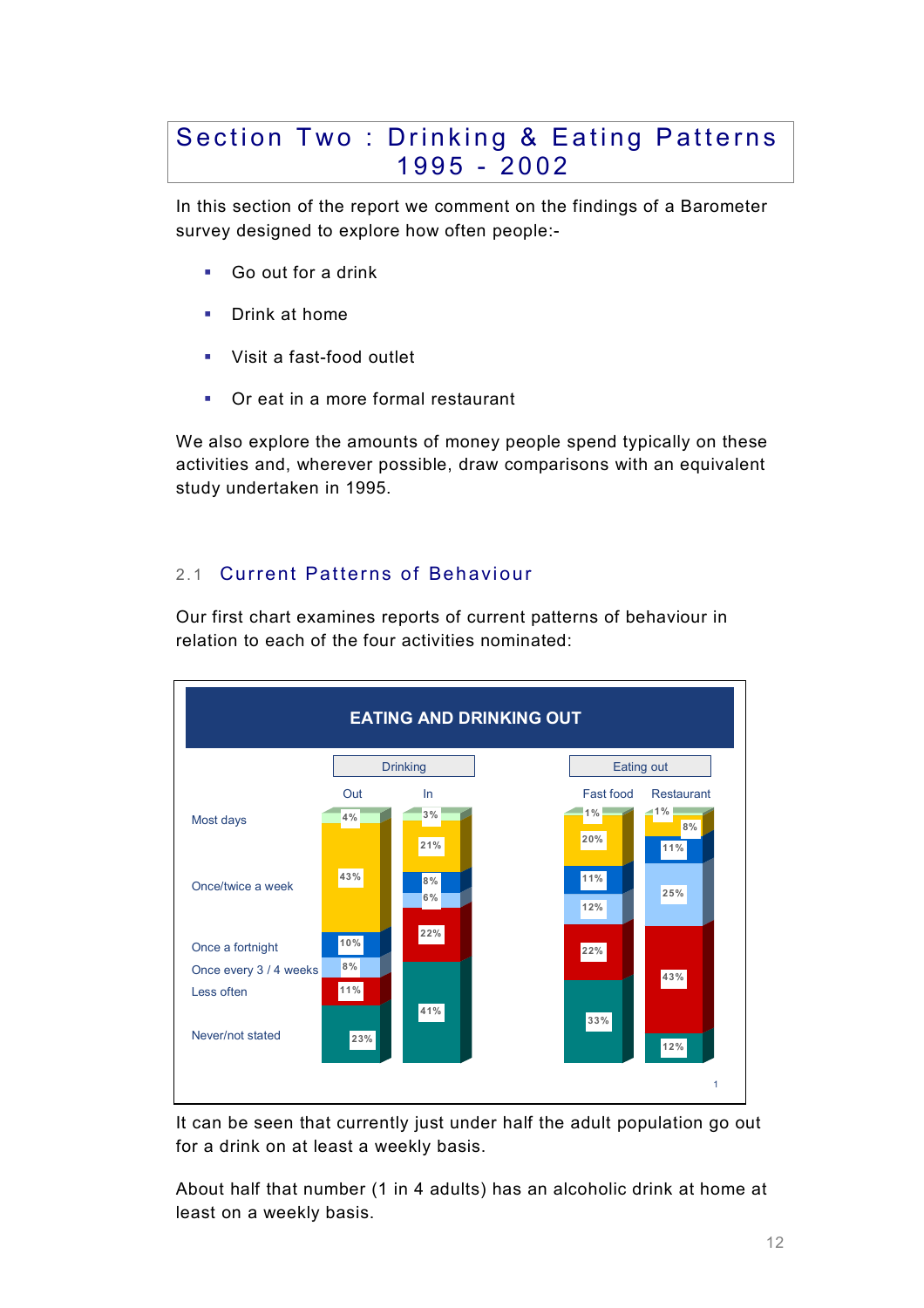About 1 in 5 adults visit a fast-food restaurant on a weekly basis.

About half that number visits a more formal restaurant with a frequency of once a week or more often.

In these comments we have focussed primarily on people who take part in these activities regularly. It is equally evident from the chart however that there are:-

- ! Very substantial numbers of people who visit formal restaurants at least on an occasional basis.
- ! There are significantly more occasional restaurant than fast-food visitors.
- ! Two-thirds of adults claim to visit fast-food outlets at least occasionally (one third do not)
- ! By comparison almost 9 in 10 adults visit a more formal restaurant at least on an occasional basis.
- ! It may come as something of a surprise to see that almost a quarter of adults claim never to go out for a drink nowadays.
- ! Finally, 4 in 10 adults claim never to consume any alcoholic drinks at home.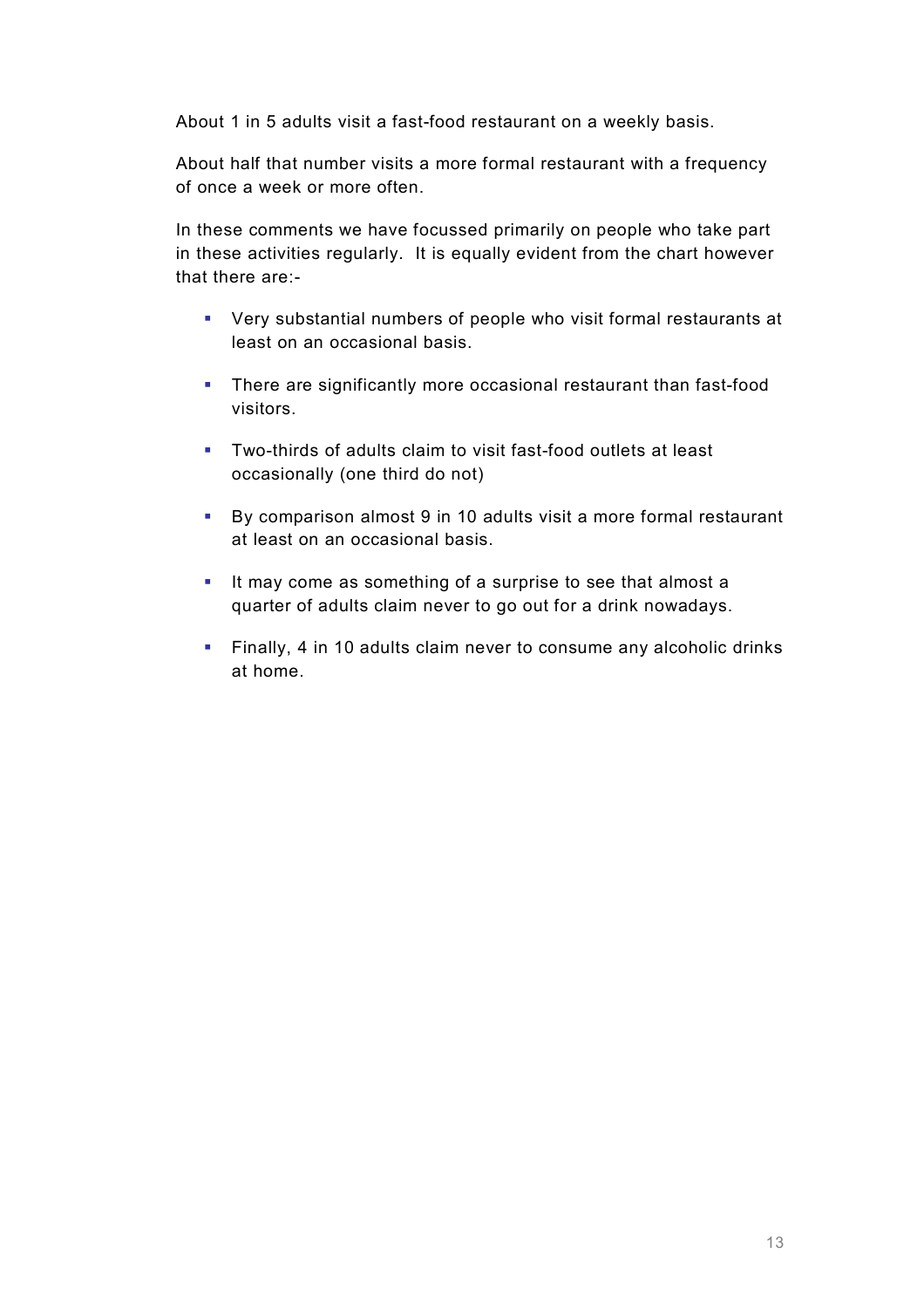#### 2.2 Evidence of short-term change

We can see some evidence of short-term change in these patterns from people's replies to the current (2002) survey. All respondents were asked whether they were taking part in any of these activities, more often, less often or on an unchanged basis by comparison with 2 years ago. Replies are summarised below:



This type of analysis can gives us only a relatively crude index of what is happening. Nevertheless we can see that there are more people claiming that they are drinking in pubs less often compared to two years ago than there are drinking more often. A negative gap (-7 percentage points) is shown at the bottom of the chart. The comparable index for home drinking shows an increase over this period.

There has been very little change, by comparison, in the short-term movement in regard to eating out, either at fast-food or more formal restaurants.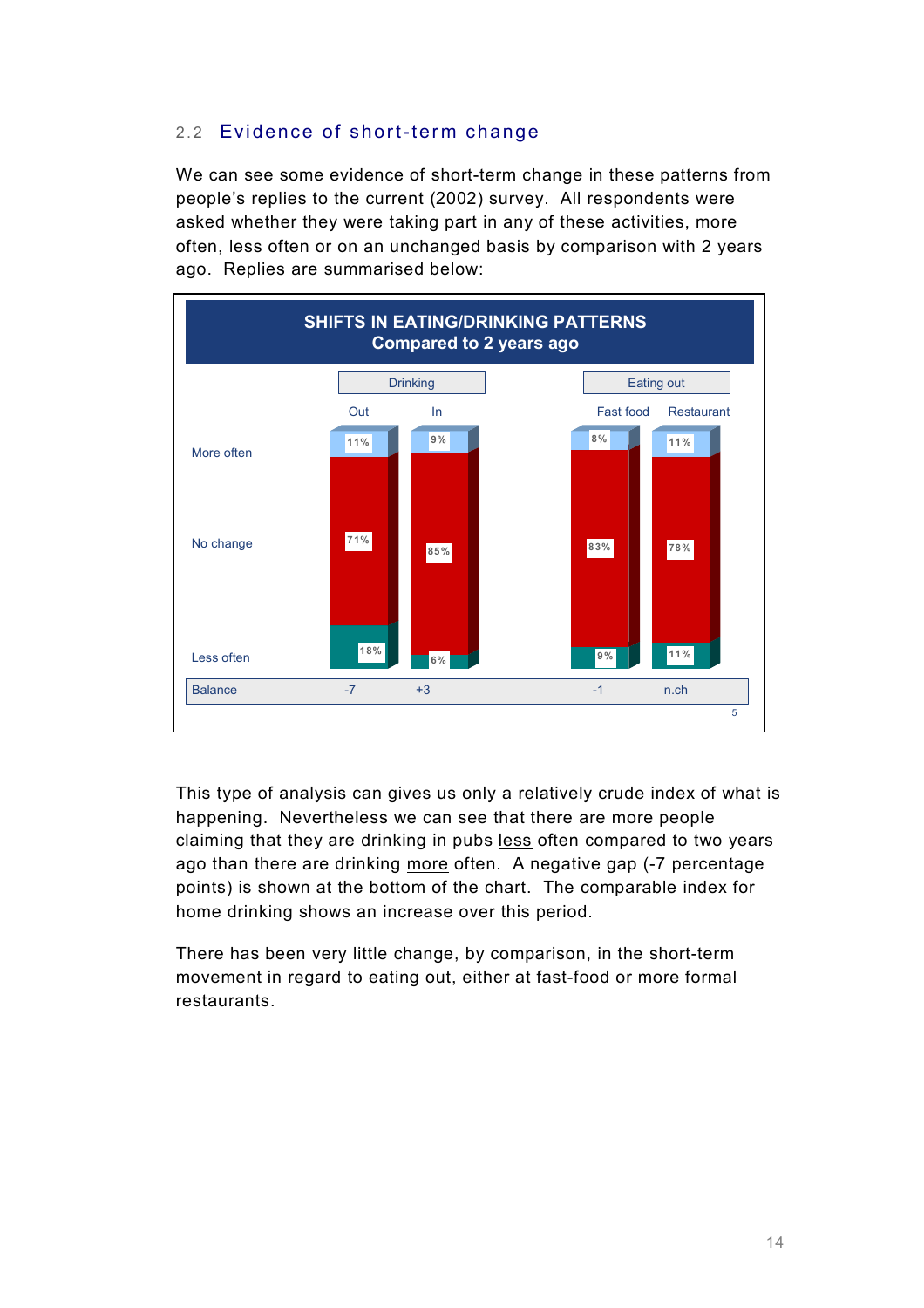#### 2.3 Medium Term changes (1995 to 2002)

We have available to us, a more reliable guide to medium term change. Most of the questions asked in the current survey had been included in an equivalent study in 1995. This allows us to plot changes in behaviour patterns in a more concerted way.

Looking first at the position in regard to going out for a drink, we see the following:



It can be seen that there is a noticeable decline in the number of people claiming to go out for a drink on a weekly basis or more often. More specifically there has been a significant decline in the numbers claiming to go out for a drink on most days of the week. Declines at this frequent end of the "scale" can have a very significant impact on volumes.

Given the share strength of beer in the pub sector, it seems likely that the loss in volume share reported earlier for beer has been significantly affected by this change in behaviour. In light of the indicators it may be that the overall volumes for beer sales in 2002 (when they are confirmed) may fall short of the growth pattern that has been established in recent years.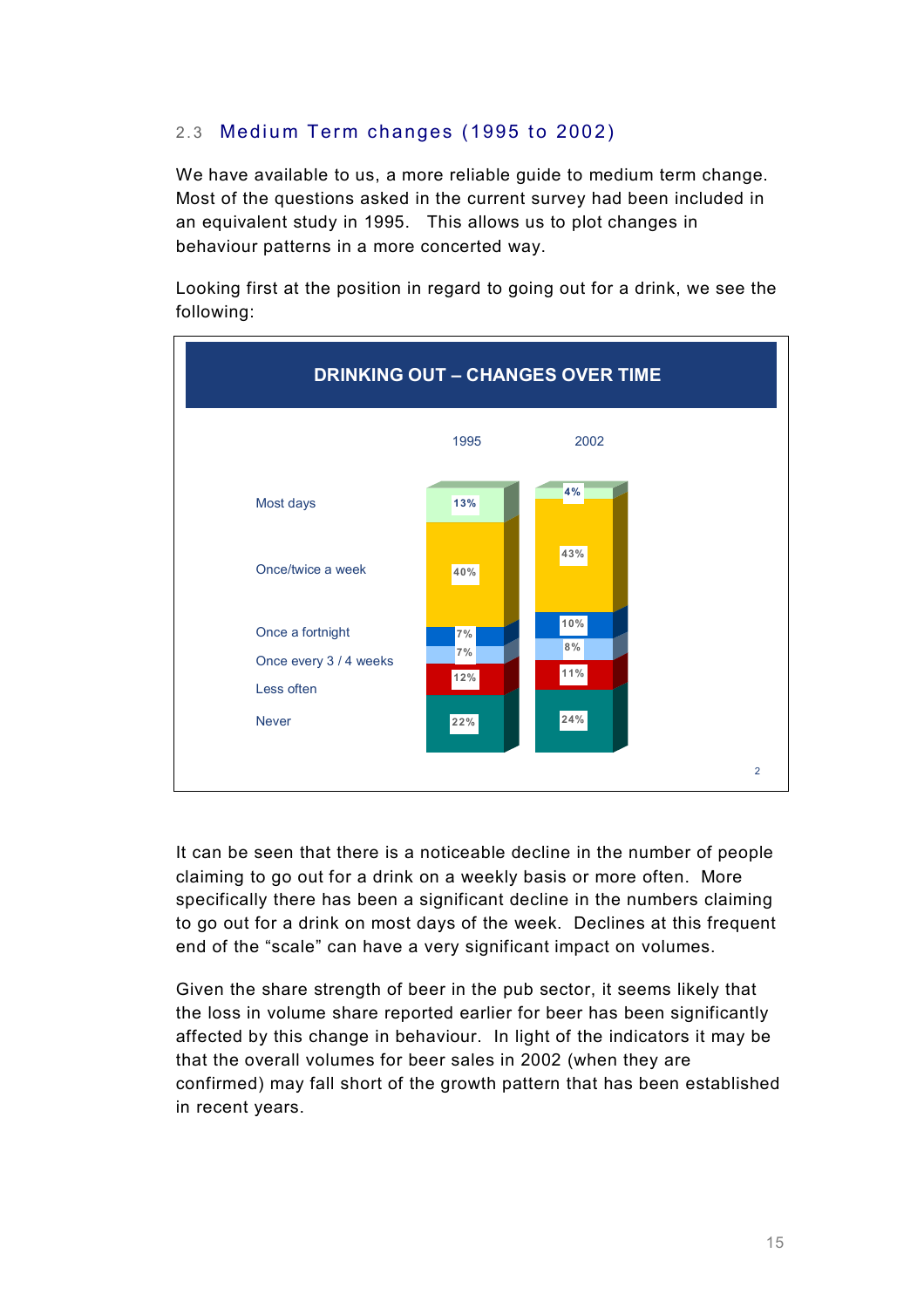It is possible to look beyond the gross data for the total sample to examine demographic differences. One key variable in market research studies of this kind is normally age. The following chart examines differences in the frequency of going out for a drink by age group and provides an indictor of shifts in reported behaviour as compared to 1995.



There are a couple of points of interest in this analysis:-

- ! Firstly, younger people are significantly more likely to be regular pub visitors. The tendency to go out for a drink regularly, declines very sharply with age.
- ! With the exception of the 25-34 age group, the overall declines reported in frequency of pub visits seem to have occurred across all other age bands.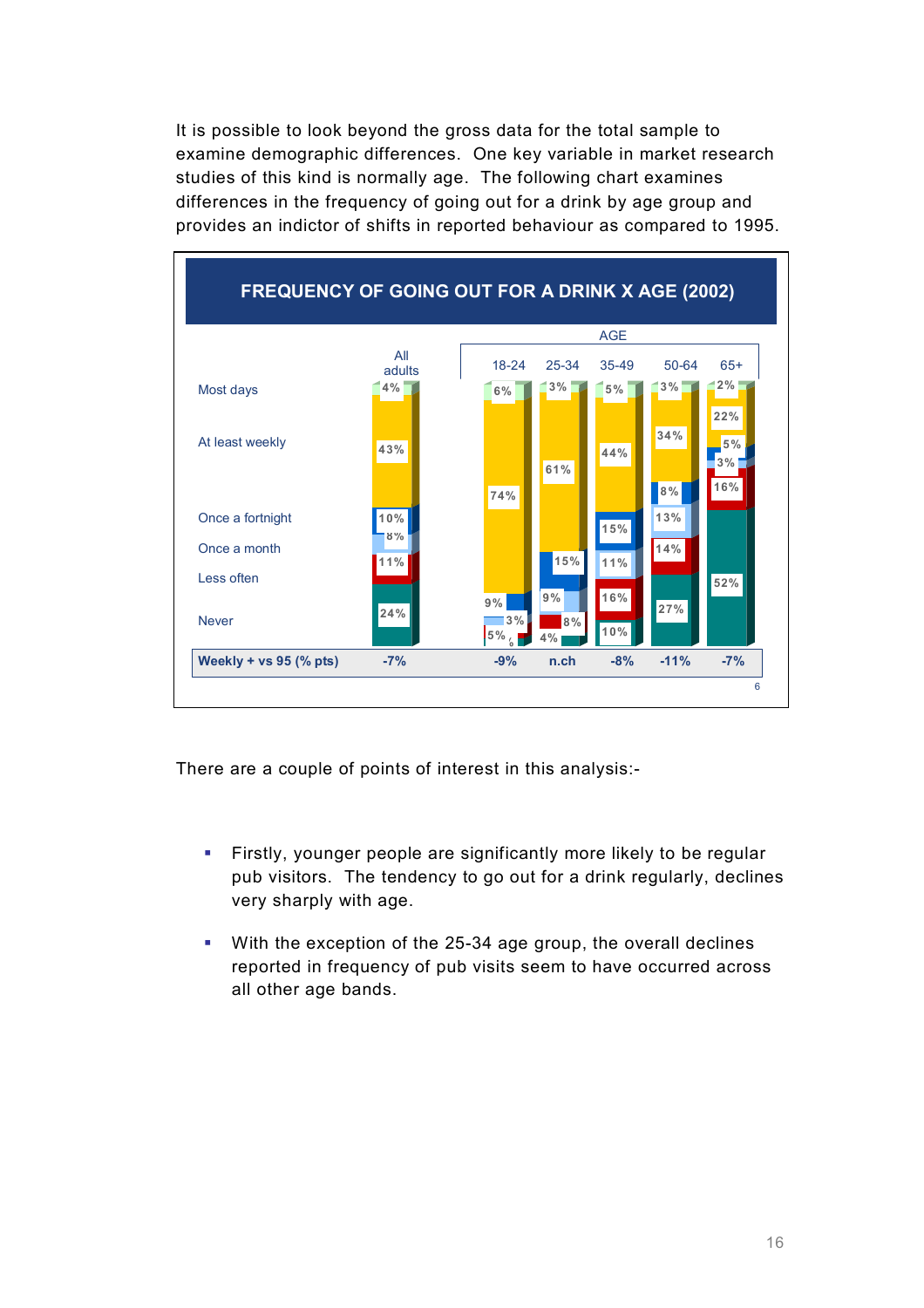#### 2.4 A swing towards home drinking

The 1995 survey did not have a question on the frequency of drinking at home nowadays. We do however have some comparable data from the JNRR survey for 5 years ago. This suggests that there has been a significant increase in the numbers of people drinking at home on a regular basis, as is evident in the following chart:



The frequency of drinking at home is obviously lower than that recorded for going out for a drink. However there has been a very significant growth in the numbers of people drinking at home at least on a weekly basis: 24% currently vs. 16% only 5 years ago. That increase has been quite marked across the board but has been particularly focussed in the 18-24 and 35-49 age groups.

The implication is, of course, of a significant swing in the alcoholic drinks market away from pub drinking and towards in-home consumption.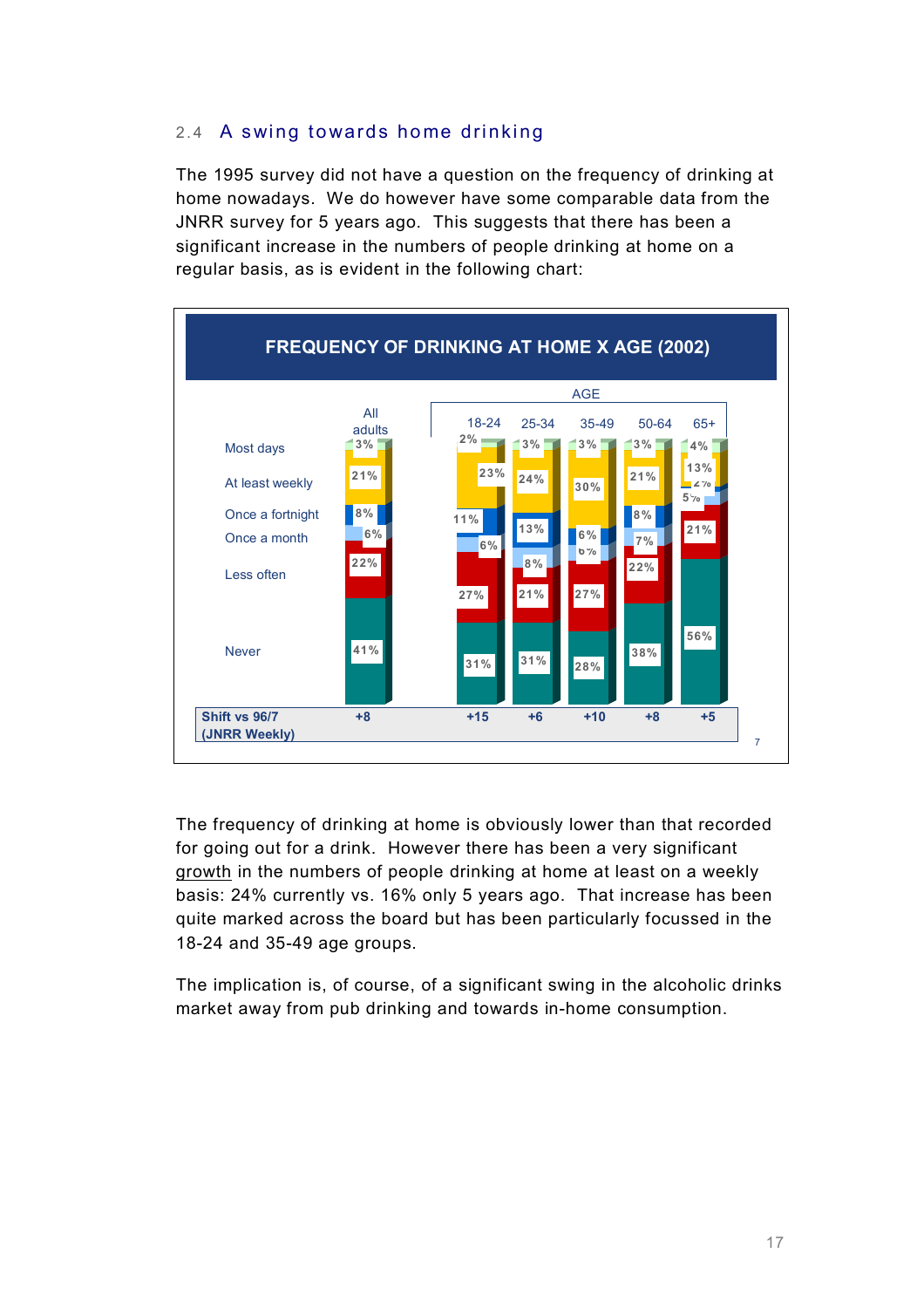### 2.5 Eating Out  $-$  A swing toward more formal options.

Data on frequency of eating in fast-food outlets have been collected in three surveys spanning the period from 1991 to 2002. Results are as follows:



The overall implication is of a relatively stable pattern of visits to fastfood outlets. Any growth that may have arisen over the period was largely driven by population increases (as described earlier).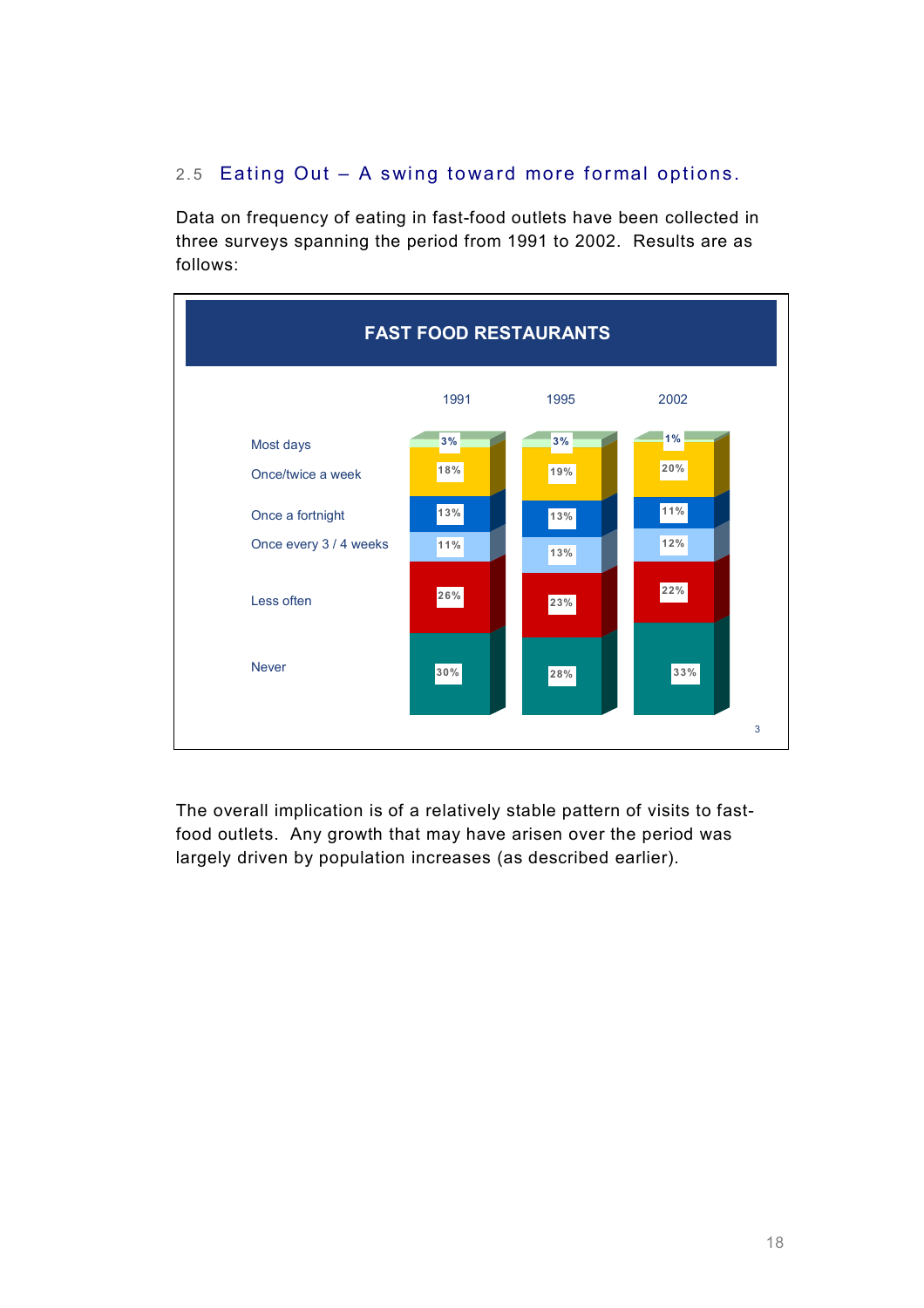Despite this overall stability, there is evidence in the data of a shift in the composition of the market for fast-food restaurants based on age groupings. This is evident in the following chart:



It is not too surprising to see that there is a much higher frequency pattern of visits to fast-food outlets among younger consumers. However the evidence suggests that, over time, the growth in the audience for this type of outlet may be moving up the age scale slightly. If anything we see evidence of a decline in visits among under 25 year olds with some increase particularly in the 35-49 segment (perhaps accompanying younger children).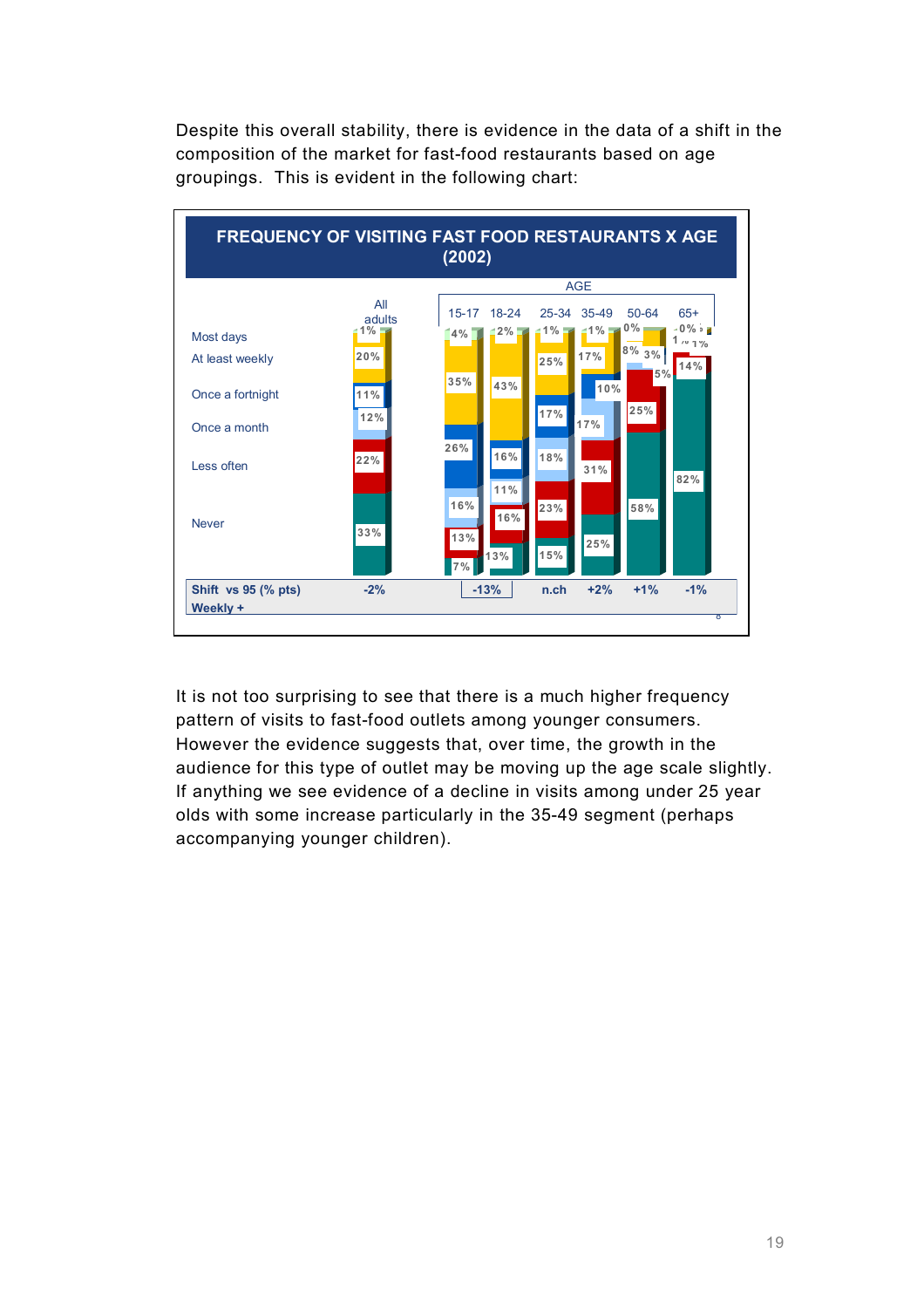There is little doubt that the most significant change over the period under review has been one of very significant increase in the pattern of frequency of visits to more formal restaurants, illustrated below:



It can be seen that, over the 7 year period in question, there has been a virtual doubling of the number of people claiming to visit formal restaurants on a weekly, fortnightly or monthly basis. This must project into very significant gains indeed.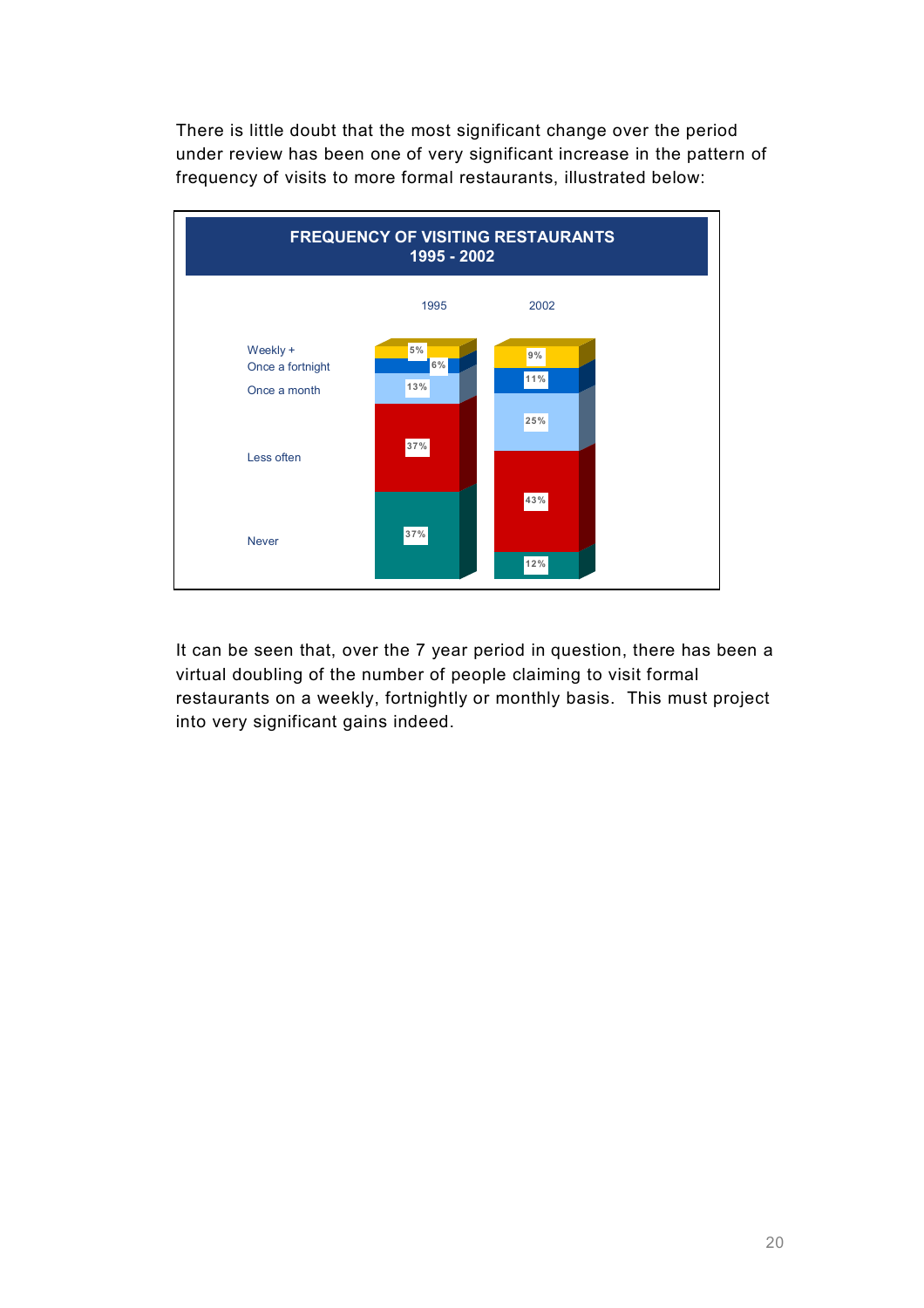

The pattern of frequent visits is spread across a very wide age spectrum as is evident here:

The peak audience is clearly between the ages of 25 and 49 but the demand for restaurant eating clearly covers a much broader age group than this. There is also clear evidence of significant growth in the frequency of visits for all age groups up as far as 65.

Taking the various strands of evidence therefore it seems that there are quite significant changes operating in the market place:

- ! A swing from pub drinking to in-home drinking
- ! A very significant increase in the frequency of formal as opposed to fast-food restaurants.

Linking these strands together it is easy to see how the wine sector has been running so far ahead of other alcoholic beverages in its growth pattern (described in the opening section of this report).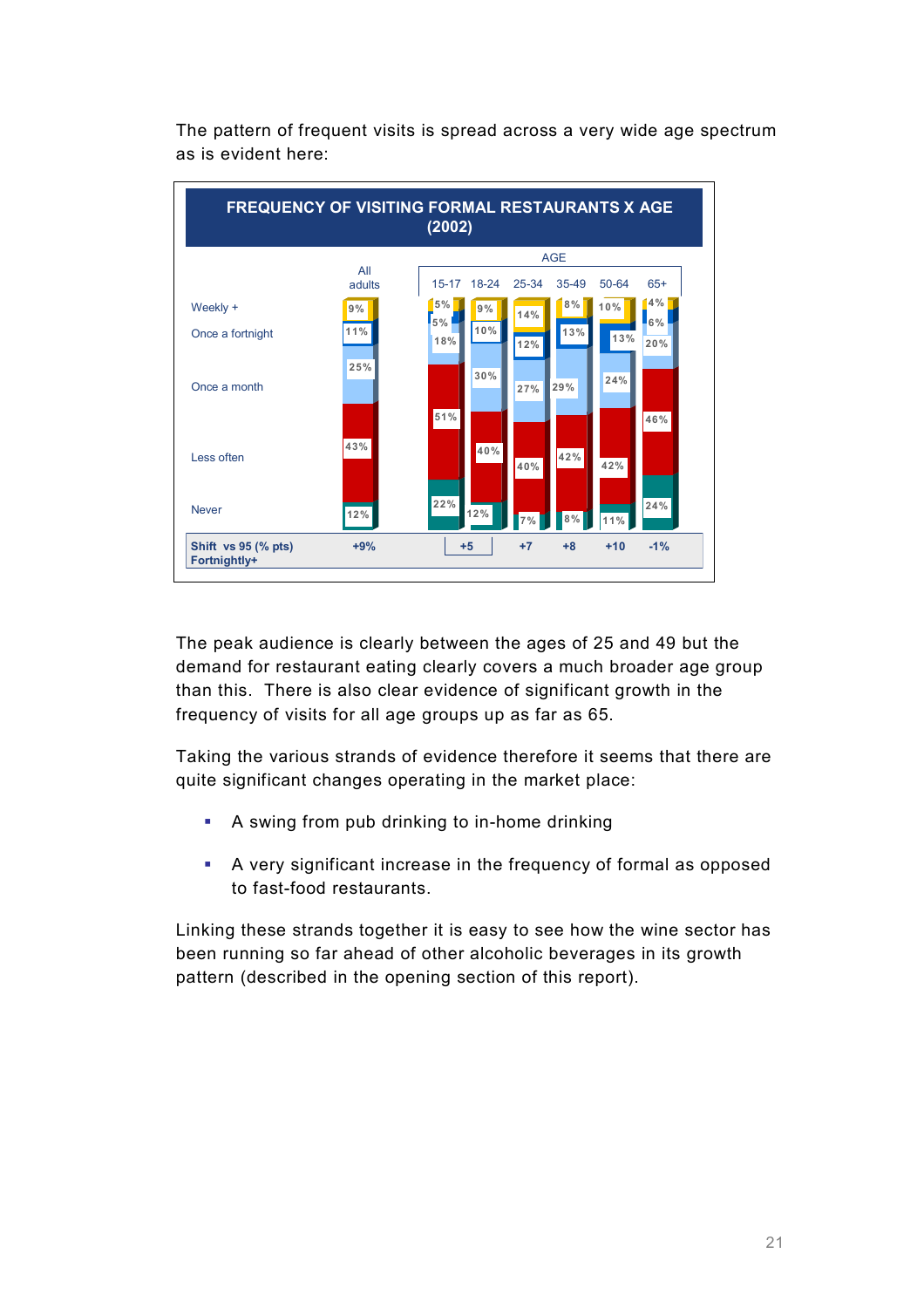## Section Three: Typical Spend Patterns

Having questioned respondents in some detail about their frequency of eating and drinking in a variety of circumstances we concluded the study by asking people how much they had spent in the past fortnight on each of the four nominated activities:-

- **Going out for a drink**
- **•** Drinking alcohol at home
- Visiting a fast-food restaurant
- **•** Visiting a more formal restaurant



The typical spend patterns are summarised below:

The average amounts for each category are shown in the bottom of the chart. The first line shows the average spend for all adults, including those who spent nothing during the two week period.

The bottom line focuses just on people who have taken part in the activity and shows the average for those groups.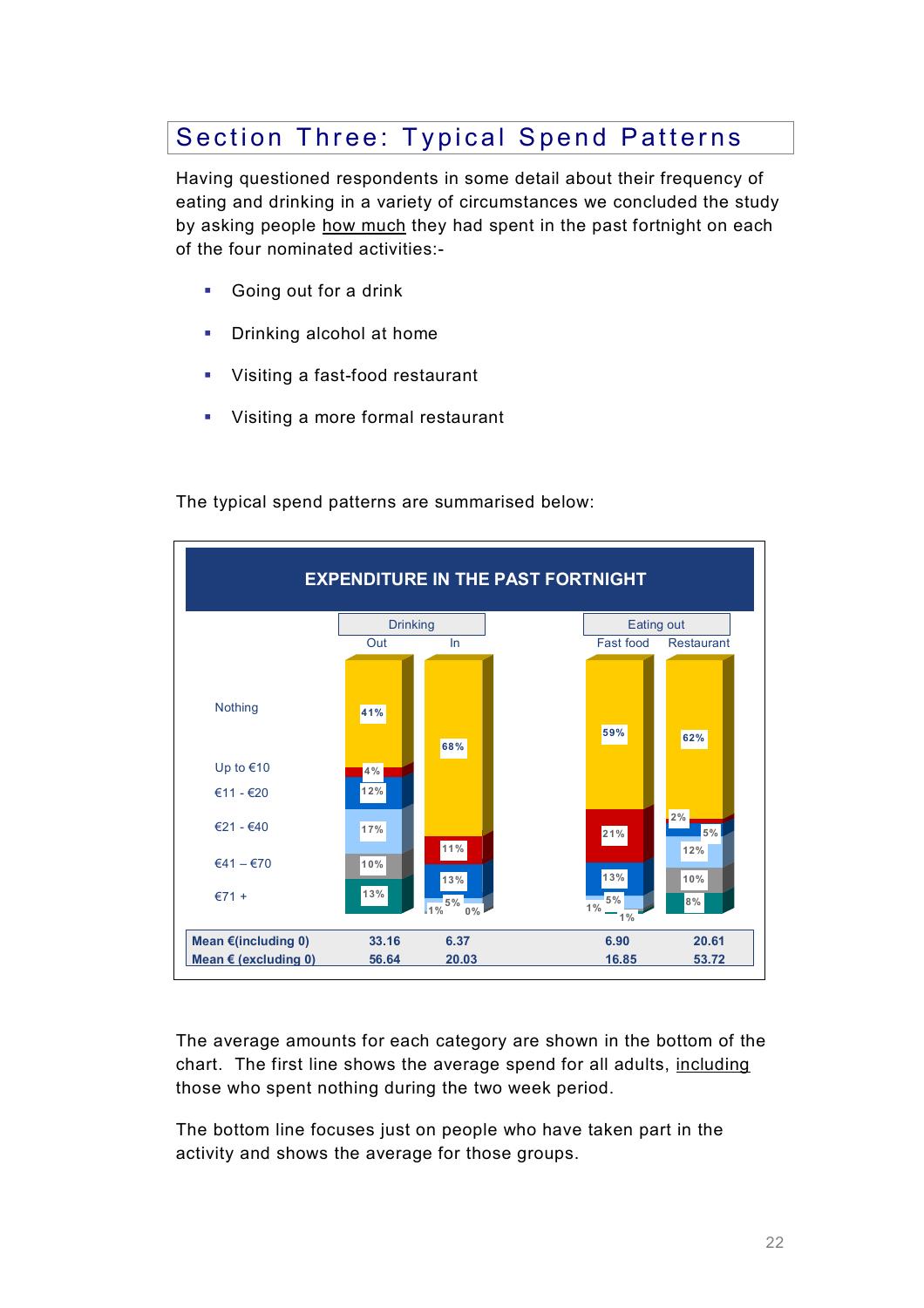Thus, the average adult spent just over  $\epsilon$ 33 in the fortnight in going out for drinks. If we focus only on the 60% or so who actually went out for a drink during that period they, on average, spent just under  $\epsilon$ 57 per head.

A similar pattern applies to each of the other nominated activities.

If we aggregate the four activities we find that the average spend, for all adults, for all four activities, works out at  $€67$  per fortnight. There are, as one would expect, very marked differences in these averages by age group as is evident here:



It can be seen that the peak expenditure, across all four activities, arises among 18-34 year olds. Those in the 35-49 age category also spend above average amounts per head in this area and because of the size of the population in this age grouping they, between them, account for almost a third of all expenditure in the market.